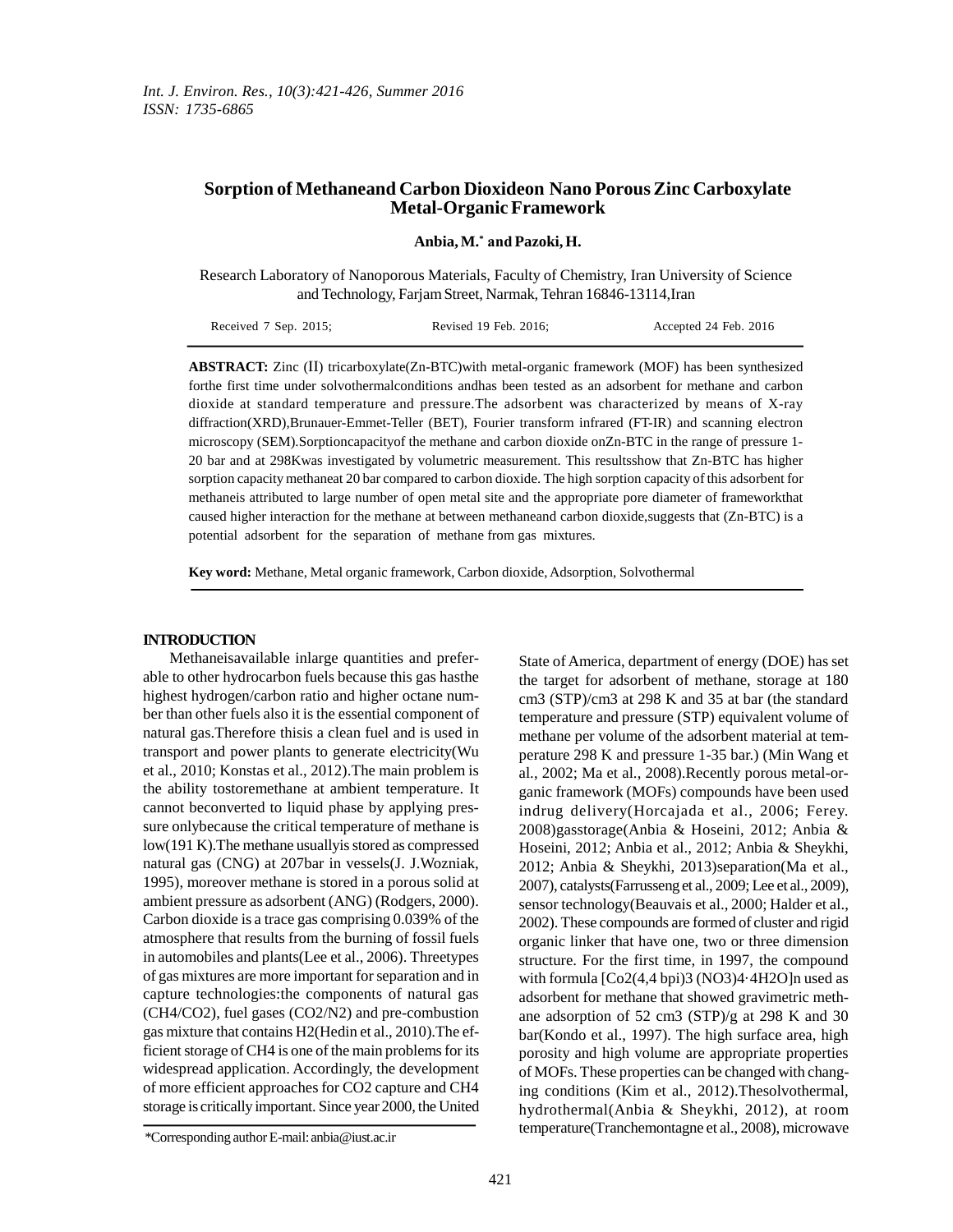radiation(Lu et al., 2010)and ultrasonic irradiation(Son et al., 2008) are different methods of synthesis for MOFs. In this study, we have synthesized Zinc (II) tricarboxylatesunder solvothermal conditionswith increased yield.The adsorption measurements of methane and carbon dioxide on Zn-BTC have been studied at 298 K up to 20 bars. This framework has shown highercapacity for sorptionof methaneat 20 barpressure Compared with CO2. The potential use of Zn-BTC as an adsorbent for separation of CH4 from gas mixtures is discussed.

## **MATERIALS & METHODS**

Benzenetricarboxylic acid (H3BTC) (Merck, >98%), Ethanol (Merck, 99.9%) and Zn (NO3)2·6H2O (Merck) were obtained from E. Merck(Germany) and used without purification.

For synthesis of MOF, first benzene tricarboxylic acid ((H3BTC)) (0.315 g, 0.150 mmol) and zinc (II) nitrate hexahydrate (0.90 g, 9.00 mmol) were transfered to 30 ml of absolute ethanol, then for several minutes this mixture was stirred until completelydissolved and the solution was added to a Teflon-lined steel autoclave, and the temperature was set at 393 K for 12h. The white solid product was recovered by filtration, washed with ethanol and dried at room temperature.

The structure of (Zn-BTC)was identifed by X-ray diffraction on a Philips 1830 diffractmeter with Cu-K radiation source. Fourier transform infrared (FT-IR) spectrum of the adsorbent was recorded at room temperature on a DIGILAB FTS 7000 spectrometer equipped with an attenuated total reflection (ATR) cell. Thermo<br>100 gravimetric analysis was used to determine the thermal stability of the material which was carried out from room<br>temperature to 350 °Cusinga TGA/DTA (Mettler To-<br>ledo 851) analyzer at a heating rate of 5 °C/min under air<br>atmosphere. SEM (PHILIPS XL30) was used to study<br>the pro temperature to 350 °Cusinga TGA/DTA (Mettler Toledo 851) analyzer at a heating rate of  $5^{\circ}$ C/min under air atmosphere. SEM (PHILIPS XL30) was used to study the product morphology.

To investigate the adsorption capacity of (Zn-BTC) for methane, we have used the volumetric method and a setup as shown in Fig. 1. At ?rst, 0.5 g of a sample was loaded in the adsorption reactor (HP vessel) and attached to the system. Then, the existing gas inside the system was swept out with helium. To degas the system, we opened the valves 3 and 4 and closed other valves, then turned on the vacuum pump and the system was vacuumed at the heating temperature of 473 K for 1.5 h. After degassing, it was cooled to ambient temperature. The test gas was absorbed by opening the valves 2 and 3 and closing all other valves. The pressure of HP vessel decreased due to some dead volume in reactor (including hollow space and the connected tubes) and some adsorption. By measuring the dead volumes, one can calculate the exact pressure decrease because of methane adsorption.



**Fig.1. Setup for adsorption capacity test**

### **RESULTS & DISCUSSION**

FT-IR spectrum of (Zn-BTC) is shown in Fig. 2.It exhibits vibration bands in the region of Benzenetricarboxylic acid (1552 and 1435 1/cm), a hydrogen-bonded water and ethanol (3400 and 31941/ cm), and nitrate (1377-15771/cm). Also it shows no absorptions for any protonated BTC (1730-1690 1/cm), indicating the complete deprotonation of Benzenetricarboxylic acidunder synthesis conditions.





The powder X-ray diffraction pattern (XRD) of (Zn-BTC) is shown in Fig. 3. The location of peaks (such as;  $2\theta$ :10.12) refers to patternof MOF that had been synthesized under room temperature conditions(Yaghi *et al.*, 1997).This confirms that (Zn-BTC) has been synthesized. The absence of peaks due to BTC and Cu  $(NO<sub>2</sub>)$ .6H<sub>2</sub>O in the XRD pattern of  $(Zn-$ BTC) suggests its removal from the cavities ofMOF.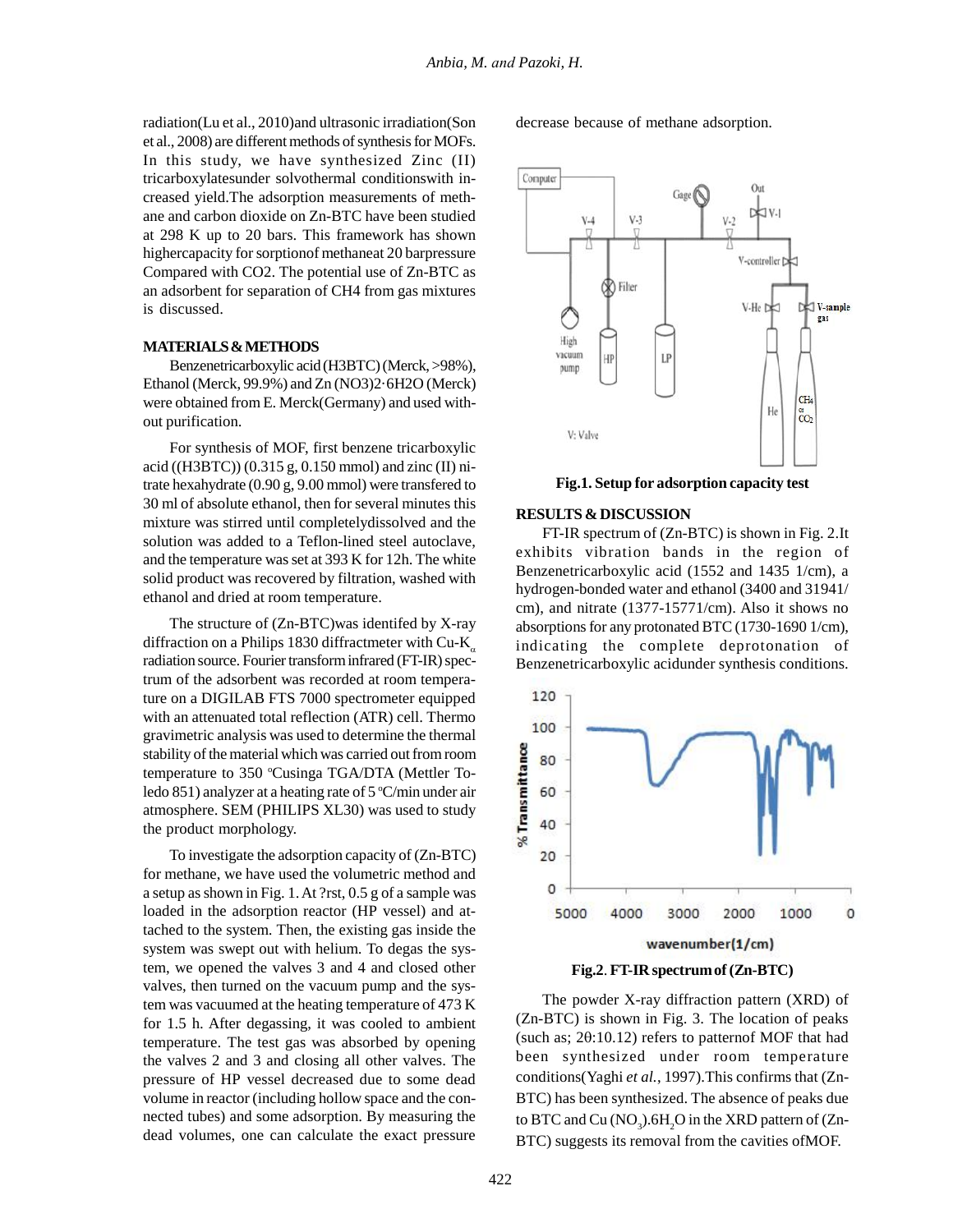



Scanning electron microscope (SEM) image of (Zn-BTC) is shown in Fig. 4. As can be seen in the image of metal-organic framework synthesized, that it has spherical morphology. As shown in Fig. 5, the morphology of (Zn-BTC) was homogeneous.

The  $N_2$  adsorption–desorption isotherms is used exercise to determine the specific surface area and pore diameter of (Zn-BTC). The  $N_2$  adsorption and desorption isotherm of the adsorbent is shown in Fig. 5. The isotherm of the (Zn-BTC) is of type I that confirm (Zn-BTC) is microporous compound. The (Zn-BTC) showed BET surface area of  $120.225 \text{ m}^2/\text{g}$  and pore w volume of  $0.5406$  cm<sup>3</sup>/g. Fig. 6 shows the pore size distribution of (Zn-BTC). The pore distribution of the adsorbent is 2.71 nm.

The adsorption isotherm of  $\text{CH}_4$  and  $\text{CO}_2$  on (Zn-BTC) at ambient temperature (298 K) and different pressures in the range of 0"20 bar is shown in Fig. 7.  $(Zn-BTC)$  shows the CH<sub>4</sub>and CO<sub>2</sub> adsorption capacities of 5.296 and 2.79mmole/g at 20 bar and 298 K respectively. The adsorption isotherm of  $CH<sub>4</sub>$ and CO<sub>2</sub> on this MOF at 298 K follows the type a! isotherm, characteristic of microporous solids.

The highsorption capacity of (Zn-BTC)is attributed to thelarge number of open metal sites caused by removal of the ethanol fromstructure. It is executable via heating the HP vessel of the adsorption setup.Also pore diameter of the MOF caused higher interaction between  $\text{CH}_4$  and adsorbent compared with CO<sub>2</sub>because the kinetic diameter of the methane is higher.Sorption capacity of the methane by porousmaterials such as MOFs has a strong correlation with the surface area, poresize and pore volume. Surface area is less strongly correlated with methane uptake(Llewellyn & Maurin, 2005)but pore size and pore volume are effective in interaction between MOF and  $CH<sub>4</sub>(C. E. Wilmer, 2012)$  Open metal site is drastic in sorption of the methane. Sorption capacity of the methane not increases by interchange of the chemical composition of metal organic frameworks(Zhou *et al.*, 2007). Comparison of  $\mathrm{CH}_4$  adsorption capacities of (Zn-BTC) and other porous materials are shown in Table1.



**Fig.4. SEM image of (Zn-BTC)**



**Fig.5. N<sup>2</sup> adsorption–desorption isotherms of (Zn-BTC)**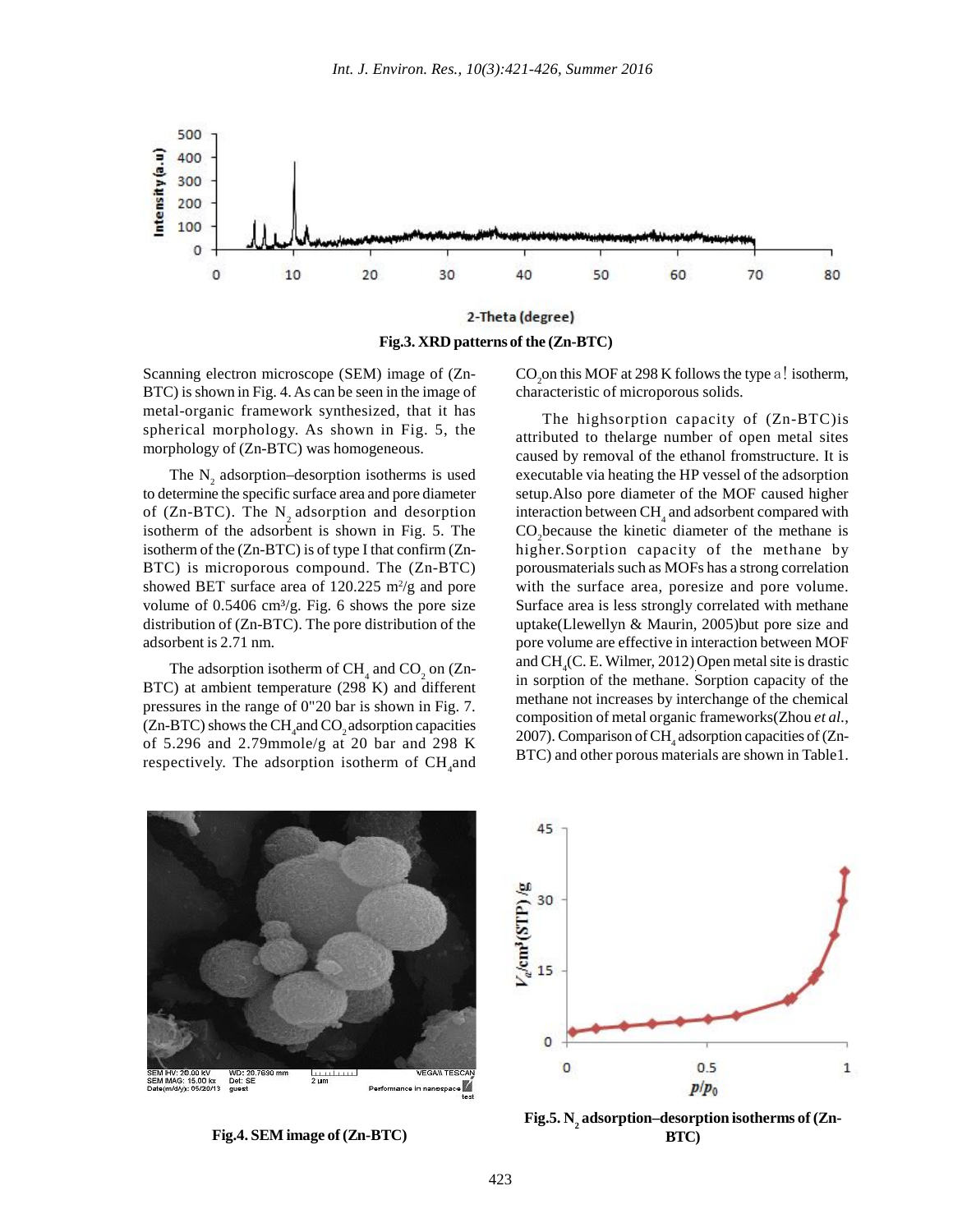

**Fig.7. CH<sup>4</sup> and CO<sup>2</sup> adsorption capacity of (Zn-BTC) at different pressures and at 298 K**

| <b>AL 470 IX</b>                          |                                           |                                  |
|-------------------------------------------|-------------------------------------------|----------------------------------|
| <b>Samples</b>                            | $CH4$ adsorption<br>capacity( $mmole/g$ ) | Reference                        |
| MIL-101 $Cr_3FO(bdc)$                     | 14.2 (125 bar)                            | (Senkovska & Kaskel, 2008)       |
| PCN-11 $Cu2(sbtc)$                        | 14.1 (35 bar)                             | (Wang <i>et al.</i> , 2008)      |
| $MIL-53(Cr) Cr(OH)(bdc)$                  | $10.2(35 \,\text{bar})$                   | (Bourrelly <i>et al.</i> , 2005) |
| $Co2(4,4-bipy)3(NO3)$                     | $3.6(30.4 \text{ bar})$                   | (Kondo et al., 1997)             |
| $Zn_4O(R_6-bdc)$ <sub>3</sub> IRMOF-6     | $4.7(36.5 \text{ bar})$                   | (Hofman <i>et al.</i> , 2002)    |
| $\text{CuSiF}_6(4,4-\text{bipy})_2$       | $9.4(36.5 \text{ bar})$                   | (Noro <i>et al.</i> , 2000)      |
| $MCM-41$                                  | $4.06(18 \,\text{bar})$                   | (Yun <i>et al.</i> , 2002)       |
| Cu <sub>2</sub> (pzdc) <sub>2</sub> (pia) | $3.9(31.4 \text{ bar})$                   | (Kondo <i>et al.</i> , 1999)     |
| $Zn-BTC$                                  | $5.29(20 \,\text{bar})$                   | This work                        |

**Table 1. Comparison of CH<sup>4</sup> adsorption capacity of (Zn-BTC) with other adsorbents at different pressures and at 298 K**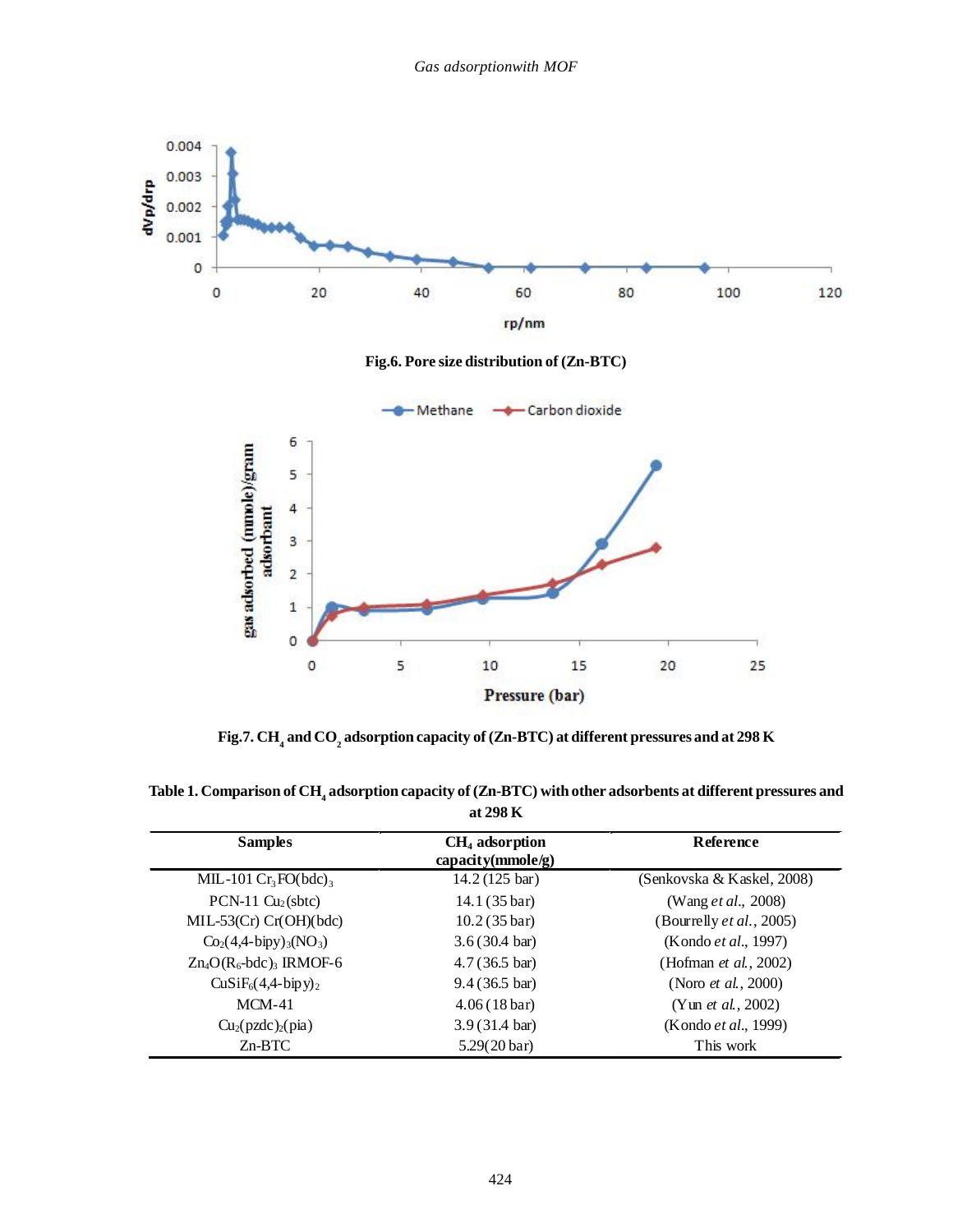## **CONCLUSIONS**

Zinc metal organic framework synthesized by solvothermal method shows high yield and has been used as an adsorbent for gas adsorption studies. This MOF has been characterized by FT-R,XRD, SEM and BET. Zn-BTC adsorbedthe methane 5.29mmole/gwhich is higher compared sorption of the carbon dioxide. High sorption capacity of this adsorbent for methane is due to pen metal sites created by removal of ethanol from the structure creating appropriate pore diameter.

#### **REFERENCES**

Anbia, M. and Hoseini,V. (2012). Development of MWCNT@MIL-101 hybrid composite with enhanced adsorption capacity for carbon dioxide. Chemical Engineering Journal, **191**(0), 326-330.

Anbia, M. and Hoseini, V. (2012). Enhancement of  $CO_2$  adsorption on nanoporous chromium terephthalate (MIL-101) by amine modification. Journal of Natural Gas Chemistry, **21**(3), 339-343.

Anbia, M., Hoseini,V. and Sheykhi,S. (2012). Sorption of methane, hydrogen and carbon dioxide on metal-organic framework, iron terephthalate (MOF-235). Journal of Industrial and Engineering Chemistry, **18**(3), 1149-1152.

Anbia, M. and Sheykhi,S. (2012). Synthesis of nanoporous copper terephthalate [MIL-53(Cu)] as a novel methanestorage adsorbent. Journal of Natural Gas Chemistry, **21**(6), 680-684.

Anbia, M. and Sheykhi,S. (2013). Preparation of multiwalled carbon nanotube incorporated MIL-53-Cu composite metal–organic framework with enhanced methane sorption. Journal of Industrial and Engineering Chemistry, **19**(5), 1583- 1586.

Beauvais, L. G., Shores,M. P. and Long,J. R. (2000). Cyano-Bridged  $\text{Re}_{6}Q_{8}$  (Q = S, Se) Cluster-Cobalt(II) Framework materials: versatile solid chemical sensors. Journal of the American Chemical Society, **122**(12), 2763-2772.

Bourrelly, S., Llewellyn, P. L.,Serre, C.,Millange, F.,Loiseau,T.and Férey,G. (2005). Different adsorption behaviors of methane and carbon dioxide in the isotypic nanoporous metal terephthalates MIL-53 and MIL-47. Journal of the American Chemical Society, **127(39),** 13519- 13521. behaviors of methane and carbon dioxide in the isotypic<br>
nanoporous metal terephthalates MIL-53 and MIL-47.<br>
Journal of the American Chemical Society, 127(39), 13519-<br>
13521.<br>
Wilmer, C. E., Michael, L., Lee, C. Y., Farha,

Wilmer, C. E., Michael, L., Lee, C. Y., Farha, O. K., Hauser, Chemistry, **4**, 83–89.

Organic frameworks: opportunities for catalysis. Angewandte Chemie International Edition, **48(41),** 7502- 7513.

Ferey, G. (2008). Hybrid porous solids: past, present, future. Chemical Society Reviews, **37(1),** 191-214.

Halder, G. J., Kepert, C. J.,Moubaraki, B., Murray,K. S.andCashion, J. D. (2002). Guest-Dependent spin crossover in a nanoporous molecular framework material. Science, **298(5599),** 1762-1765.

Hedin, N., Chen,L.and Laaksonen, A. (2010). Sorbents for  $CO<sub>2</sub>$  capture from flue gas-aspects from materials and theoretical chemistry. Nanoscale, **2(10),** 1819-1841.

Hofman, K., Swinnen, J. V., Verhoeven,G. and Heyns,W. (2002). Coactivation of an endogenous progesterone receptor by TIF<sup>2</sup> in COS-7 cells. Science, **295(2),** 469-474.

Horcajada, P., Serre, C.,Vallet-Regí, M., Sebban, M., Taulelle,F. and Férey,G. (2006). Metal–Organic frameworks as efficient materials for drug delivery. Angewandte Chemie International Edition, **45(36),** 5974-5978.

Wozniak, J. J., Ecker, J. A. and Hildebrand R. J. (1995). Advanced natural gas vehicle development.Johns Hopkins Applied Physics Laboratory Technical Digest, **16**, 95-100.

Kim, J., Cho,H. Y.and. Ahn,W.S (2012). Synthesis and Adsorption/Catalytic Properties of the Metal Organic Framework CuBTC. Catalysis Surveys from Asia, **16(2),** 106-119.

Kondo, M., Okubo, T.,Asami, A., Noro, S.i., Yoshitomi, T., Kitagawa, S.,Ishii, T.,Matsuzaka,H.and Seki,K. (1999). Rational Synthesis of Stable Channel-Like Cavities with Methane Gas Adsorption Properties:  $[\{Cu,(pzdc),(L)\}\]$ (pzdc:pyrazine-2,3-dicarboxylate; L:a Pillar Ligand). Angewandte Chemie International Edition in English, **38(1- 2),** 140-143.

Kondo, M., Yoshitomi, T., Matsuzaka, H., Kitagawa,S.and Seki,K. (1997). Three-Dimensional framework with channeling cavities for small molecules:  $\{[M,(4, 42$ bpy)<sub>3</sub>(NO<sub>3</sub>)<sub>4</sub>] $\cdot xH_2O$ <sub>n</sub> (M : Co, Ni, Zn). Angewandte Yoshitomi, T., N<br>997). Three-D<br>cavities for sn<br> $_4$ l·x $H_2O$ }<sub>n</sub> (M<br>mational Edition Chemie International Edition in English, **36**(16), 1725-1727. Konstas, K., Osl, T.,Yang, Y.,Batten, M., Burke, N., Hill,A. J.and Hill,M. R. (2012). Methane storage in metal organic frameworks. Journal of Materials Chemistry, **22(33),** 16698- 16708.

Lee, J. Y., Wood, C. D., Bradshaw, D., Rosseinsky,M. J.and Cooper,A. I. (2006). Hydrogen adsorption in microporous hypercrosslinked polymers. Chemical Communications,(25), 2670-2672.

Lee, J., Farha, O. K., Roberts, J., Scheidt, K. A., Nguyen S. T.and Hupp,J. T. (2009). Metal-organic framework materials as catalysts. Chemical Society Reviews, **38(5),** 1450-1459.

Llewellyn, P. L. and Maurin,G. (2005). Gas adsorption microcalorimetry and modelling to characterise zeolites and related materials. Comptes Rendus Chimie, **8(3–4),** 283- 302.

Farrusseng, D., Aguado,S. and Pinel,C. (2009). Metal— Lu, C. M., Liu, J., Xiao,K. and Harris,A. T. (2010).<br>Organic frameworks: opportunities for catalysis. Microwave enhanced synthesis of MOF-5 and its CO. Lu, C. M., Liu, J., Xiao,K.and Harris,A. T. (2010). capture ability at moderate temperatures across multiple capture and release cycles. Chemical Engineering Journal, **156**(2), 465-470.

> Ma, L., Lee, J. Y., Li,J. and Lin,W. (2008). 3D Metal"Organic frameworks based on elongated tetracarboxylate building blocks for hydrogen storage. Inorganic Chemistry, **47(10),** 3955-3957.